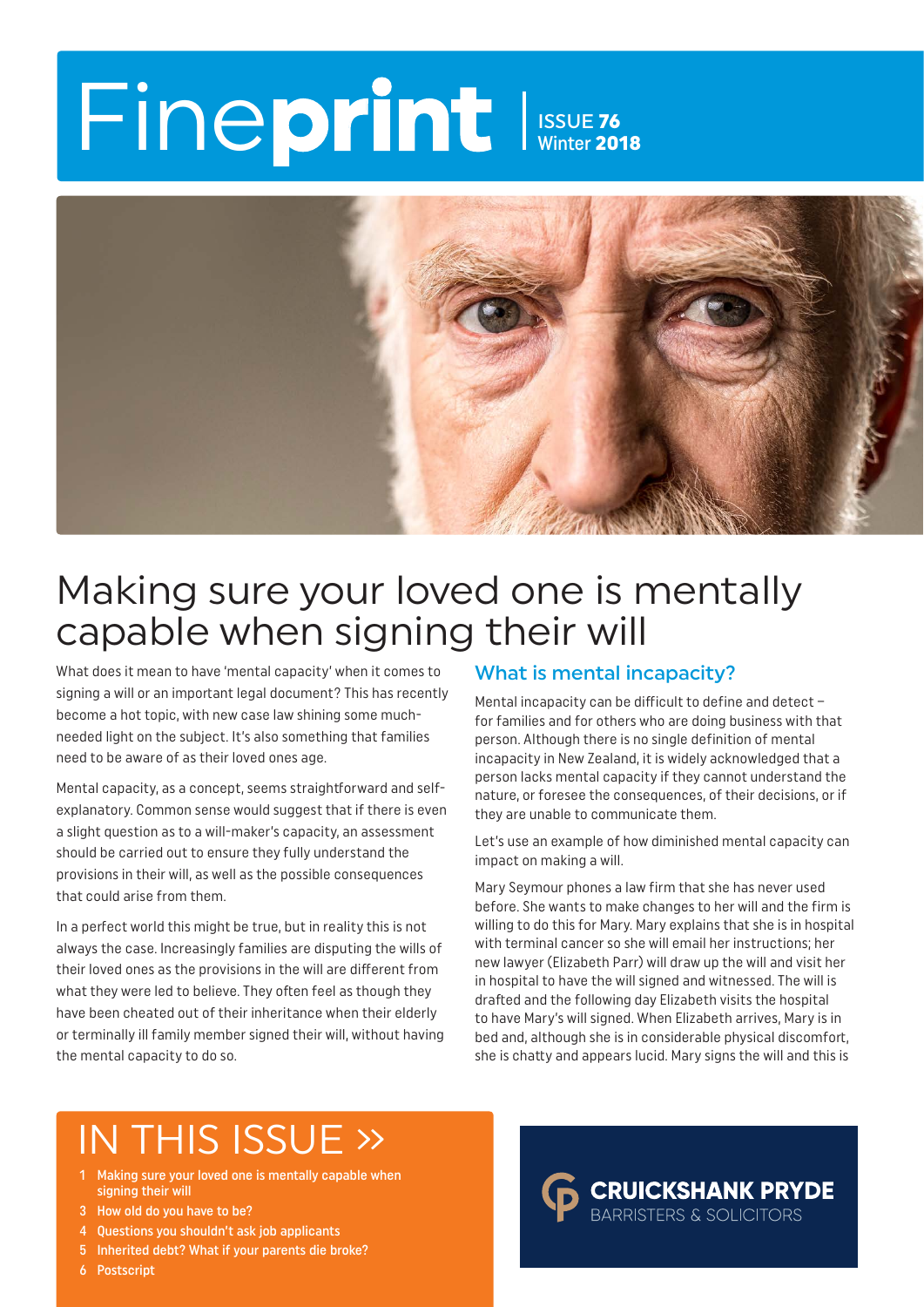# Fineprint

witnessed by two hospital staff. Two days later Elizabeth is told that Mary has died. A few weeks later, Elizabeth receives notice that Mary's family is contesting her will, as they don't believe Mary had mental capacity when it was signed.

This scenario is more common than you may think. Disputes over the distribution of an estate can not only destroy family relationships, but are also costly, time-consuming and emotionally exhausting for all involved. So, how can this be avoided?

# Helping protect families from disputes

Recent New Zealand case law gives us some guidance as to how the courts want lawyers to approach the question of mental capacity to protect families from costly legal disputes.

In a 2017 High Court case<sup>1</sup>, Justice Courtney found the willmaker, whose mental capacity was the main question of the proceedings, to have been mentally incapable when she signed her will. The will-maker was very unwell at the time of both giving will instructions and signing her will. Her health had deteriorated to such an extent that she was regularly taking Oxynorm, an opioid-based painkiller, for comfort measures.

After hearing evidence from multiple expert witnesses, family and close friends, the court found that there was no way that the will-maker could have understood the nature of the changes that she was making to her will, which included entirely excluding certain family members, nor would she have been able to foresee the consequences arising from these changes.

The case was appealed and the Court of Appeal agreed with the High Court, but put significant weight on the fact that the deceased's will deviated significantly from her past wills. The three judges advised that if the provisions of the proposed will are significantly different from a past will, then the lawyer should question the will-maker on their reasoning for these changes. For example, the change referred to in this case was the unreasonable exclusion of a particular group of family members who were both previously included and who would have had a justifiable expectation to inherit.

The court pointed out that if a will-maker instructs their lawyer to make major changes to their previous wills with no apparent good reason, this should be treated with considerable caution. It may point to evidence that the will-maker did not fully understand the consequences of making those changes. In this case, the court held that the earlier will was the valid document.

### Suspect mental incapacity?

Looking at our original scenario above, when Elizabeth visited Mary Seymour in hospital it was clear that Mary, in an oncology ward and surrounded by medical staff, was, in fact, terminally ill. Luckily for Mary, Elizabeth asked a doctor who was treating Mary to assess Mary's mental capacity. Although, this meant added costs and time for Mary, having a medical certificate stating that the she had been assessed for her capacity to understand the nature of her will and the potential consequences that could arise from her will meant that her last wishes were heard and upheld.

As shown in many cases heard before the New Zealand courts, it's much easier to test for capacity at the time of making a will than it is to prove it retrospectively, which can often be impossible. It is also extremely important that families are protected from messy estate disputes.

# Keep everyone informed

**Families:** For families who have elderly parents who you know are considering making changes to their wills, testing for mental capacity may be something you may want to bring up with them, unpalatable and awkward as it may seem.

**Will-makers:** If you are becoming quite frail, your family may be concerned that you do not have the mental capacity to make and/or comprehend significant changes to your will, even though you may feel perfectly well. They may want you to undergo an assessment to ensure you fully understand the consequences of the changes you are making.

When you die, your family wants to have marvellous memories of your life and times. It would cause extra stress if your will contains some surprises about which no one has known, and that results in a family division over a challenge to your will.



1 Farn v Loosley [2017] NZHC 317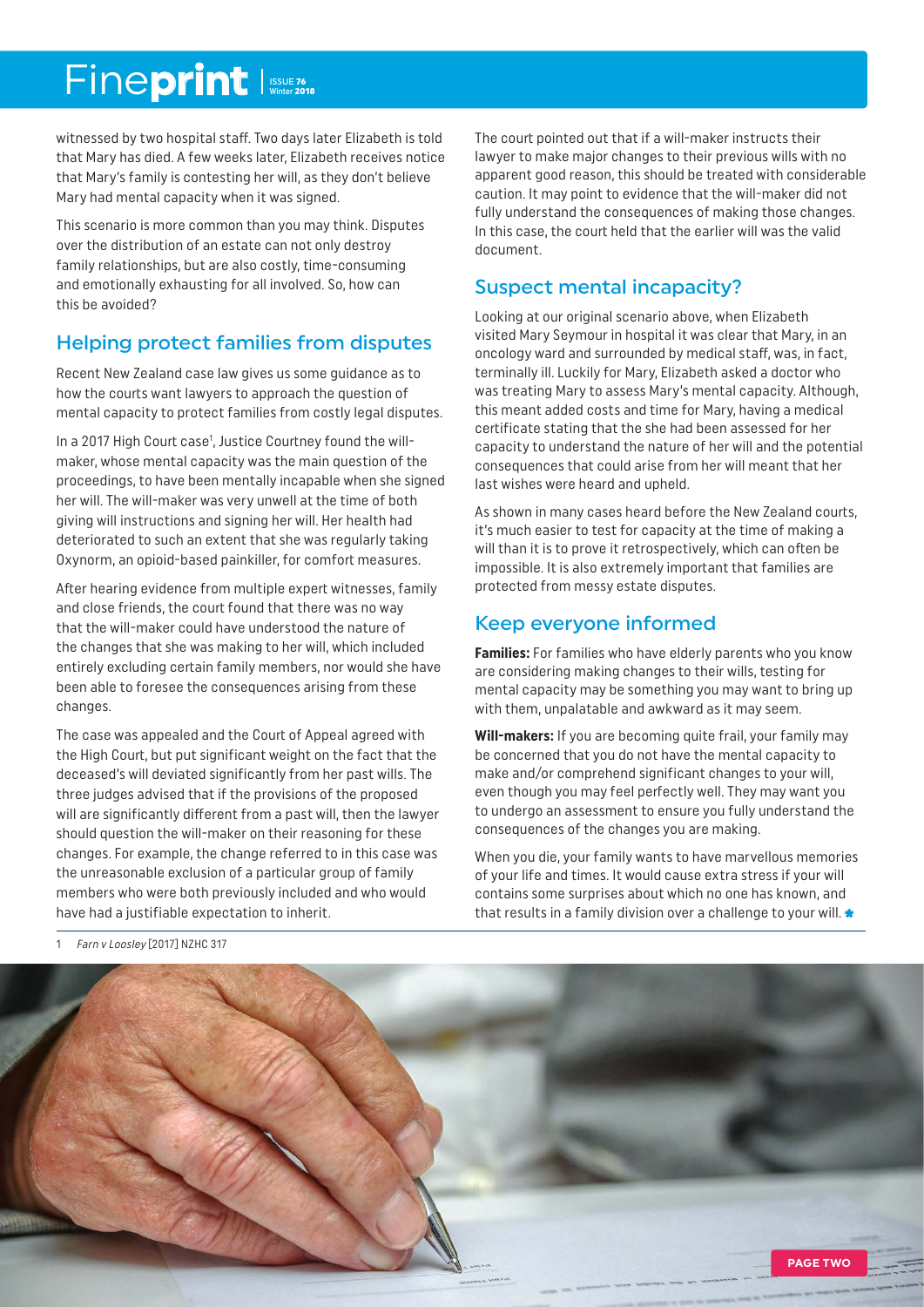

# How old do you have to be?

As lawyers, we're often asked the legal age for a variety of things such as agreeing to medical treatment, making a will and so on. We thought it would be useful to pull together some of this information as a guide for the required ages in these situations.

#### The younger years

At the age of five, you can be enrolled in a state school, although, under a recent law change, a child can start school at the beginning of the term closest to their fifth birthday, if their school has a 'cohort entry' policy. Youngsters don't actually have to start school until they're six years old.

At just 10, you can be charged with murder or manslaughter and, at 12 years old, you can be charged with a number of other serious criminal offences.

#### Teen times

When you're 14 years old, you can be left at home alone. You can also babysit a child, as long as you're capable of providing reasonable supervision and care. You can now also be prosecuted for any criminal offence.

When you turn 15, you can wave goodbye to school, but you will need approval from the Ministry of Education.

On reaching your 16th birthday, you can sit a driving test and get your learner driver licence. Generally, you can leave home without your parents' agreement (unless there are serious concerns about your welfare). You can agree to, or refuse, medical treatment.

At 16, you can get married or enter into a civil union for which you will need your parents' consent – even though you don't have to live in the same house as them. Once you marry, however, your parents will no longer be your guardians.

You can leave school of your own volition at 16, and you're also eligible to work full-time. You can legally consent to have sex, apply for an adult passport, fly a plane solo, apply for a firearms licence and you're eligible for various state benefits. Your parents cannot change your name, unless you agree to it.

#### There's more …

When you're 17 years old, you can join the armed forces if you have your parents' consent. You can apply to join the New Zealand Police, but you can't start training at Police College until you're 18.

In the criminal court system, after you turn 17 you will be treated as an adult and must appear in the District Court or High Court; you no longer appear in the Youth Court.

Your 18th birthday signals the end of your parents (or legal guardians) having any legal responsibility for you. You can make a will; although in some circumstances younger people can do this. You can get married or enter into a civil union without your parents' consent. You can go off to the bank to apply for your own account, credit card and a loan. (You may have a bank account when you're under 18 years old, but it must be in the joint name of a parent or guardian.) You can be called upon to do jury service. You may place bets at the TAB or racecourse, buy Instant Kiwi tickets, vote in national and local body elections and you may stand as a political candidate. You can legally buy alcohol, cigarettes, tobacco or fireworks and can change your name, all without needing anyone's agreement.

#### That's not everything

At the age of 19, if you're adopted, you can place a veto that will last a decade on information about you so that your birth parents cannot contact you; this veto can later be removed or renewed.

After you turn 20, your birth parents can ask Oranga Tamariki (Ministry for Children) for information about you. If you don't want them to do that you must apply for a veto; you need to write to the Registrar of Births, Deaths and Marriages saying that you don't want information to be released that could identify you. In the letter, you must say if you'd like counselling about your choice.

By the time you're 20 years old, you have the vast majority of adult rights and responsibilities. If you're adopted, you can apply to the Registrar of Births, Deaths and Marriages to obtain a copy of your birth certificate to find out the names of your birth parents. You can apply to adopt a child who is related to you. You can gamble or work in a casino, and you may drive with a small amount of alcohol in your system.

When you are 25, you can apply to adopt a child who is not related to you, as long as that child is at least 20 years younger than you.

There are, however, a number of things you can do with no minimum age. You can buy contraceptives, own land, purchase a lotto ticket, obtain a passport, have a tattoo and join a trade union.

We hope this helps with some age-related queries, and that the answers haven't come as too much of a shock – particularly to parents! \*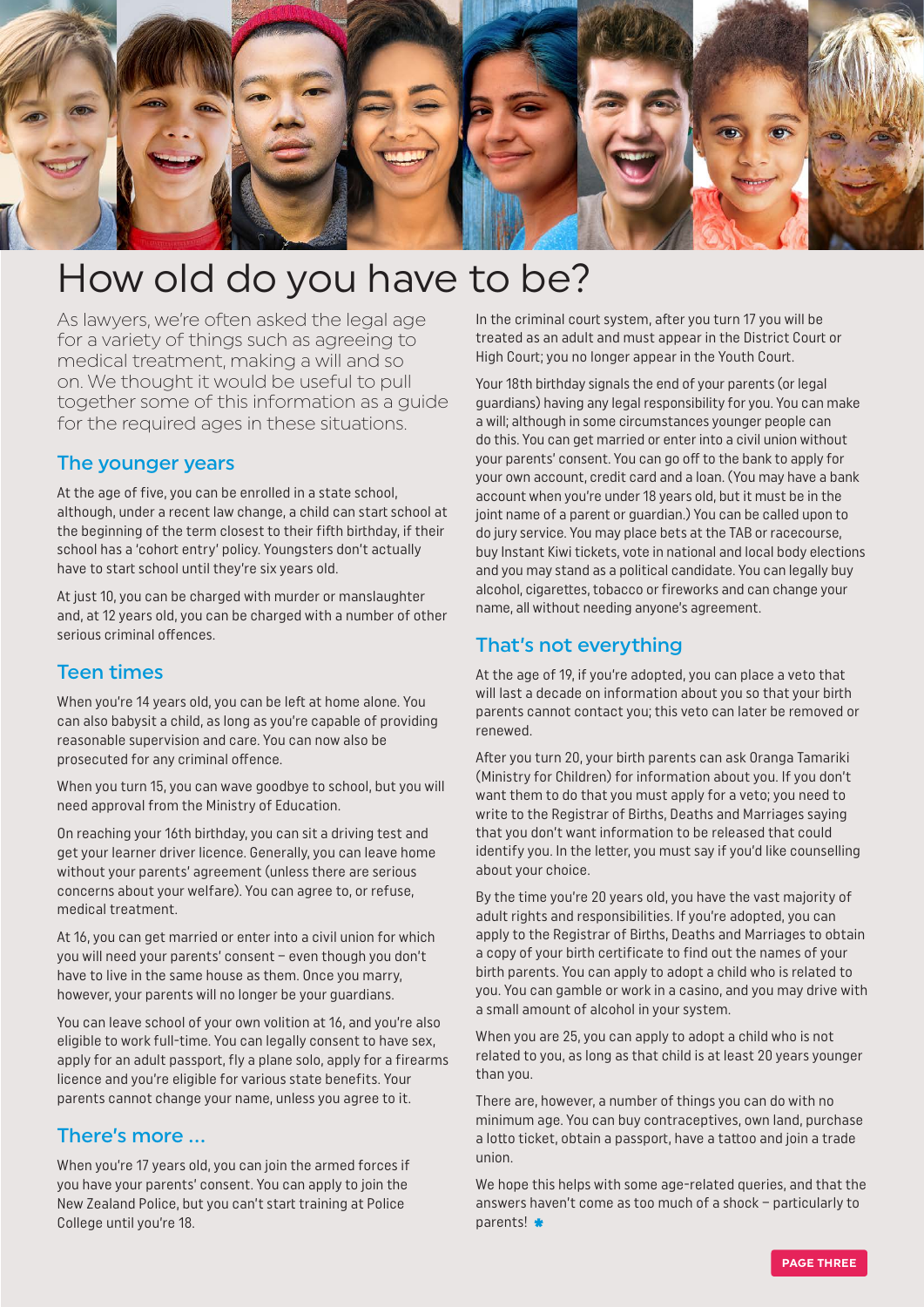

# Questions you shouldn't ask job applicants

### An employment minefield

In the lead-up to the 2017 election, broadcaster Mark Richardson caused an uproar when he asked the then Leader of the Opposition, Jacinda Ardern, if she had plans to have children. The commonly-held view was that this question was outrageous. While a broadcaster has the liberty to ask a range of questions, an employer or potential employer cannot ask this.

Job interviews can be a challenge for both employers and applicants. There are varying opinions on the best way to interview applicants and which questions will help you ascertain if someone is the right fit for your workplace.

There are a number of questions, however, that simply cannot be asked as they could be considered to be discriminatory.

### Discrimination is illegal

The Human Rights Act 1993 applies to discrimination in all aspects of employment including job advertisements, application forms, interviews and job offers. It applies from the job application stage right through to after the person has been employed.

The prohibited grounds of discrimination are sex, marital status, religious belief, ethical belief, colour, race, ethnic or national origin, disability, age, political opinion, employment status, family status or sexual orientation. Most of these are self-explanatory. 'Family status' refers to any responsibilities for the care of family members. As a future employer, you can't discriminate because an applicant's close relative is a known criminal or simply someone you don't like.

In most cases an existing or recruiting employer can't make a decision based on, or ask a potential employee a question related to, a prohibited ground (such as race, political opinion or sexual orientation) because, generally speaking, this has no relationship to the applicant's ability to perform a job. This also applies to unpaid workers/volunteers and independent contractors.

As in the Jacinda Ardern example above, one issue that commonly arises is the temptation for employers to ask women of a certain age if they are intending to have their first baby, or to have more children. This is absolutely unacceptable.

If there is no date of birth on an application form, you cannot skirt around this and ask an applicant their age or any questions that may indicate their approximate age such as when they left school.

### What you can ask

There are a number of personal questions you can ask when interviewing and employing staff.

Some employers have a policy that they will not employ smokers. They take the view that smokers are more likely to be susceptible to illness. This may also be relevant in certain industries such as health organisations, fitness centres and so on. They may consider that it's not appropriate for staff to smoke as they are required to be role models.

Other employers have strict requirements regarding criminal convictions. It is acceptable to ask future employees if they have previous criminal convictions. Potential employees can be asked to submit to a police check.

Other jobs may require a certain level of fitness or other skills such as the ability to speak a second language. There are no issues with asking questions about any of these things.

When applying for a role as an advisor to a member of parliament or to be employed by a political party, there could be questions about political opinions and affiliations.

There are several exceptions to the prohibition of discrimination on the grounds of religion. The Human Rights Act does not prevent different treatment based on sex where the role is for the purposes of an organised religion, and that religion limits the role to being for one sex only to comply with the established rules of that religion.

There are no restrictions on different treatment of teachers in private schools, or social workers, who will be working solely with a group supporting people of a particular belief.

There are other exceptions that apply to the prohibition of discrimination in employment involving national security and work that is to be carried out wholly or mainly outside New Zealand, as well as on the grounds of age and disability.

# Taking action against discrimination

If you believe you have been unlawfully discriminated against during the recruitment process or indeed when you have signed an employment agreement, you can make a complaint to the Human Rights Commission and then to the Human Rights Review Tribunal.

For employers, if there are any questions you wish to ask potential staff but are unsure about, do check with us first. It's always better to err on the side of caution in these situations.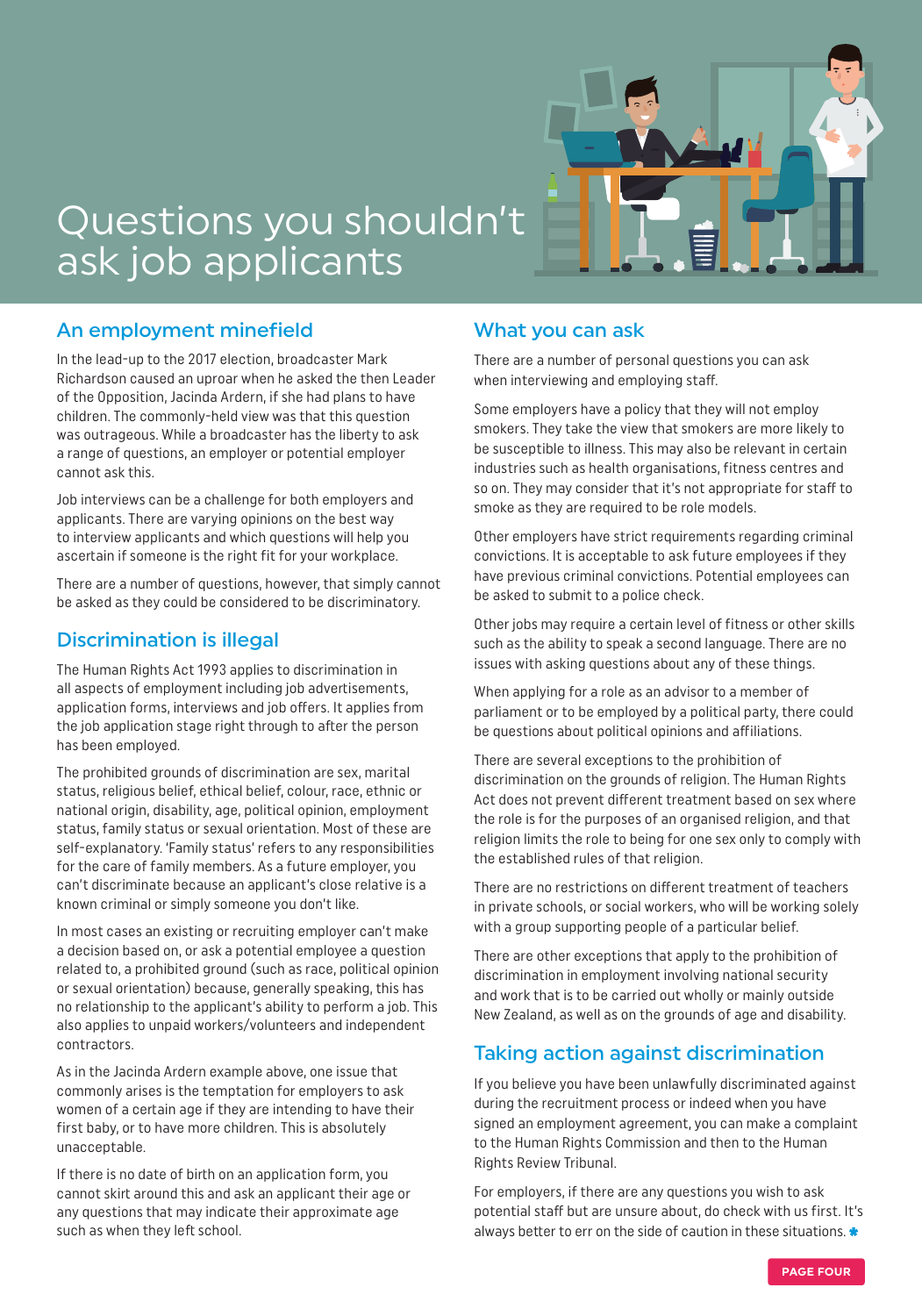# Fineprint

# Inherited debt? What if your parents die broke?

When you hear the word 'inheritance', what is your first thought? Is it positive or negative? Do you think about what you could receive from your parents, or what you might pass on to your children? Answers will vary, but generally the term 'inheritance' carries positive connotations. The Oxford Dictionary defines an 'inheritance' as 'a thing that is inherited'. More helpfully, Wikipedia defines it as 'the practice of passing on property, titles, debts, rights, and obligations upon the death of an individual'.

For this article, however, we're focussing on 'debts' rather than actual things. What happens when your parents die broke? Can you inherit a debt?

The short answer is 'no'. In most situations it is not possible to inherit debt but there are some exceptions. When a loved one dies, their will should name the executors who are responsible for carrying out the will-maker's instructions. Part of an executor's role is to identify the deceased's assets and liabilities, to pay outstanding debts from the estate and to deal with what remains.

If there is no will, the person has died intestate and there are specific laws to address this situation.

### Executors deal with debt of an estate

Media stories often focus on the disposal of large inheritances. In the 21st century it may be more realistic to consider how our increasing trend towards societal debt (credit cards, mortgages, student loans and finance agreements) might impact on the administration of an estate.

If an estate has debts, the executors must clear those debts before distributing the balance of the estate. If it's necessary, assets must be sold to meet those debts. If there are more debts than assets the debt usually dies with the deceased, unless the debt is:

- **•** Held jointly, in which case the surviving owner/s must pay the debt, or
- **•** Secured by a third party, for instance a guarantee, making the guarantor liable.

While the legal position on inherited debt is clear, debt collectors may still try to seek what is owed to them. Don't fall for this. If you are unsure about your liability, speak with the estate's lawyer.

It's worth noting that if the deceased had a credit card, you should not use it after their death or you risk personal liability and criminal liability for fraud.

### Be organised yourself

If you cannot leave your children an inheritance, you should avoid leaving them an administrative headache or debt by:

- **•** Having a will
- **•** Making sure someone knows the location of that will
- **•** Listing your major assets, investments, bank accounts and insurance policies, and
- **•** Keeping notes about your main liabilities, not having these secured by third parties unless you really must, and ensuring any personal guarantees by others are revoked as soon as they are no longer required.

As society's penchant for personal debt rises and we all live longer, it's becoming less likely that children will inherit large sums from their parents. While that may destroy your dreams of global travel or designer goods, you can at least feel assured that the prospects of inheriting your parents' debt is low – if you distance yourself from their debts during your lifetime.

**NZ LAW Limited** is an association of independent legal practices with member firms located throughout New Zealand. There are 54 member firms practising in over 70 locations.

NZ LAW member firms have agreed to co-operate together to develop a national working relationship. Membership enables firms to access one another's skills, information and ideas whilst maintaining client confidentiality.

#### **Members of NZ LAW Limited**

Allen Needham & Co Ltd – Morrinsville Argyle Welsh Finnigan – Ashburton Aspiring Law – Wanaka Attewell Clews & Cooper – Whakatane & Rotorua Berry & Co – Oamaru, Queenstown & Invercargill Boyle Mathieson – Henderson Breaden McCardle – Paraparaumu Corcoran French – Christchurch & Kaiapoi Cruickshank Pryde – Invercargill, Queenstown & Gore Cullinane Steele – Levin Daniel Overton & Goulding – Onehunga & Pukekohe DG Law Limited – Panmure Dorrington Poole – Dannevirke Downie Stewart – Dunedin & Balclutha Duncan King Law – Epsom, Aucklan d Edmonds Judd – Te Awamutu & Otorohanga Edmonds Marshall – Matamata Gawith Burridge – Masterton & Martinborough Gifford Devine – Hastings, Havelock North & Waipawa Gillespie Young Watson – Lower Hutt, Upper Hutt & Wellington Greg Kelly Law Ltd – Wellington Hannan & Seddon – Greymouth Horsley Christie – Wanganui Innes Dean-Tararua Law – Palmerston North & Pahiatua Jackson Reeves – Tauranga James & Wells Intellectual Property – Hamilton, Auckland, Tauranga & Christchurch Johnston Lawrence Limited – Wellington Kaimai Law – Bethlehem Knapps Lawyers – Nelson, Richmond & Motueka Koning Webster – Mt Maunganui Lamb Bain Laubscher – Te Kuiti Law North Limited – Kerikeri Le Pine & Co – Taupo, Turangi & Putaruru Lowndes Jordan – Auckland Mactodd – Queenstown, Wanaka & Cromwell Malley & Co – Christchurch & Hornby Mike Lucas Law Firm – Manurewa Norris Ward McKinnon – Hamilton David O'Neill, Barrister – Hamilton Parry Field Lawyers – Riccarton, Christchurch; Rolleston & Hokitika Purnell Jenkison Oliver – Thames, Whitianga & Coromandel Rennie Cox – Auckland & Whitianga Chris Rejthar & Associates – Tauranga RMY Legal – New Plymouth RSM Law Limited – Timaru & Waimate Sandford & Partners – Rotorua Sheddan Pritchard Law Ltd – Gore Simpson Western – Takapuna & Silverdale Sumpter Moore – Balclutha & Milton Thomson Wilson – Whangarei Wain & Naysmith Limited – Blenheim Welsh McCarthy – Hawera Wilkinson Rodgers – Dunedin Woodward Chrisp – Gisborne